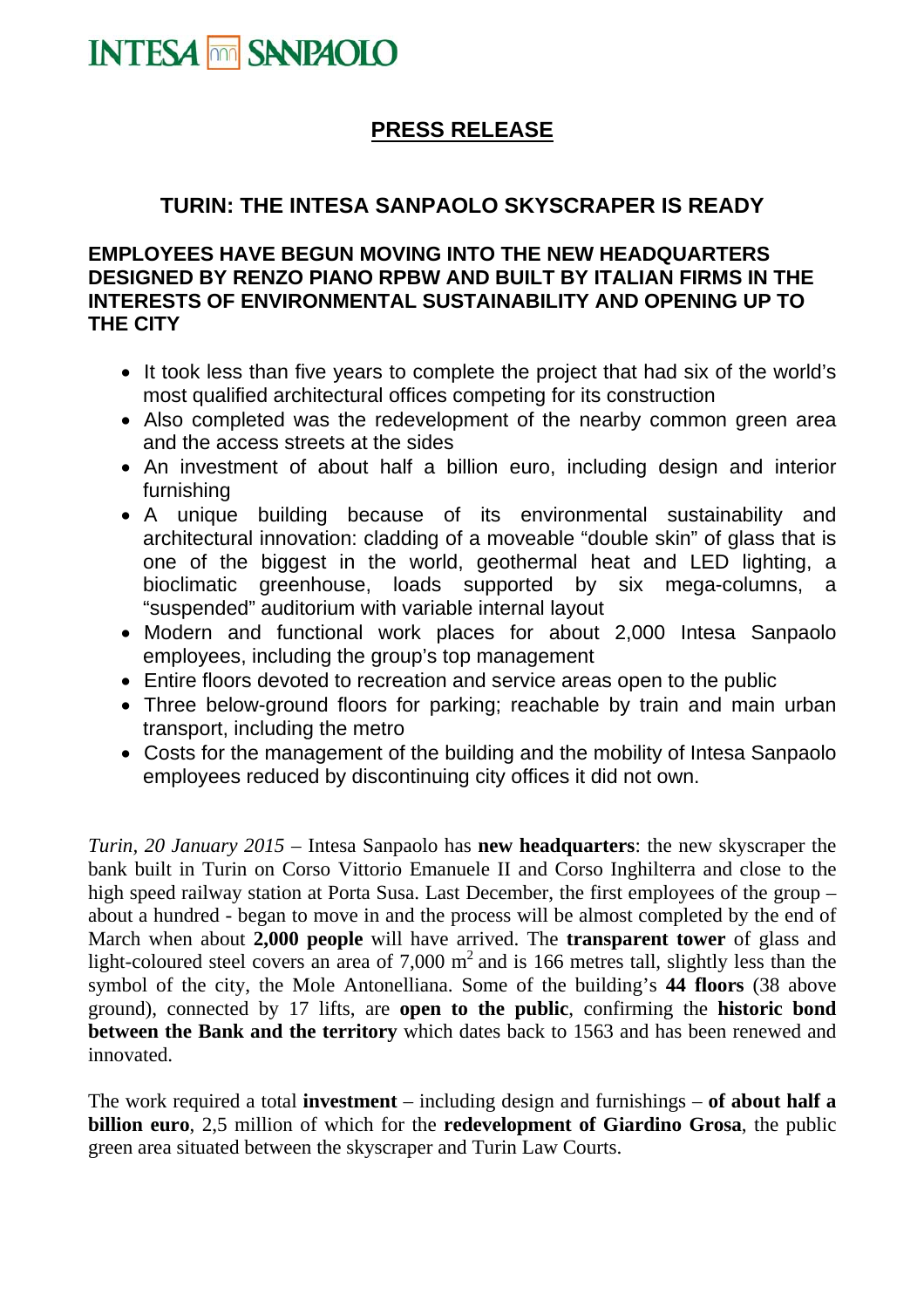The new headquarters host the **Chairman's offices** and rooms for the **corporate boards,**  the head offices of the **Banca dei Territori**, **Risk Management**, **Lending, Personnel, training classes, Intesa Sanpaolo Group Services, Internal Auditing**, **Intesa Sanpaolo Assicura** and some of the Bank's other offices. The thirty-first floor will be occupied entirely by the **Centre for Innovation**, with technological equipment for the research and interdisciplinary work carried out by this organisation. At the same time, Intesa Sanpaolo will discontinue the offices it does not own in Turin and **streamline real estate management and employee mobility**.

The skyscraper has three floors of **underground parking** with a total of 320 spaces for cars, 100 for motorbikes, 100 external spaces for bicycles and it can be **reached by train**  and main **public transport**, including the metro.

The new Intesa Sanpaolo headquarters includes a **canteen** and a **crèche**. The floors used for offices – a total of 27 connected on the south side by a glass staircase that is also a "winter garden" – are extensive **open spaces** for 80-100 people. They are furnished with extendable tables seating from four to six, meeting rooms and areas for refreshments and informal meetings aimed at fostering **interaction**, **mobility** and **team work**. All employees will have a laptop, docking station and Wi-Fi connection.

The **spaces open to the public** include the suspended **auditorium**, the **bioclimatic greenhouse** with **refreshment areas** located at the top of the tower, and the Bank's **branch office,** which is accessed from the ground floor.

The **multifunctional room** with rollaway seating for 364 can be quickly transformed into a room for concerts or conferences. It is situated at the bottom of the tower and because it is hung **it has no vertical supports** to obstruct the view of, and involvement in, the city. This solution was made possible by an **unprecedented construction conception**: six megacolumns positioned around the perimeter and a double transfer beam over the auditorium. The transfer beam supports the weight of the floors above, including the auditorium floor which is suspended from the tower, and transfers it to the mega-columns which, in their turn, transfer it to the basement. The latter holds the world record **of 12,800 cubic metres** of reinforced concrete guaranteed by continuous flow mixer trucks.

The **top of the tower**, reachable **by lift in about 30 seconds**, hosts the **bioclimatic greenhouse** with tall trees. It occupies three floors of the building and has a panoramic view of the city. In this space there is also a **restaurant**, a **multifunctional room** and a c**afeteria**.

In 2006, the Bank's Board of Directors approved the project for the construction of the new headquarters following a competition in which **six of the world's most qualified architectural firms took part**. The proposal presented by **Renzo Piano RPBW** won because of its innovative architecture, environmental sustainability and optimum integration of work spaces and those open to the public. The construction contract went to the **Rizzani de Eccher group** in association with **Implenia Italia**, both based in Udine and among the sector's major operators. The construction work involved an average of **500 labourers and technicians of different nationalities** who worked in three shifts.

In collaboration with Intesa Sanpaolo and Turin Chamber of Commerce, the **Turin Polytechnic** dedicated to the skyscraper a **Second Level Masters for the Design and Construction of Tall Buildings,** which enabled **35 university students to complete a**